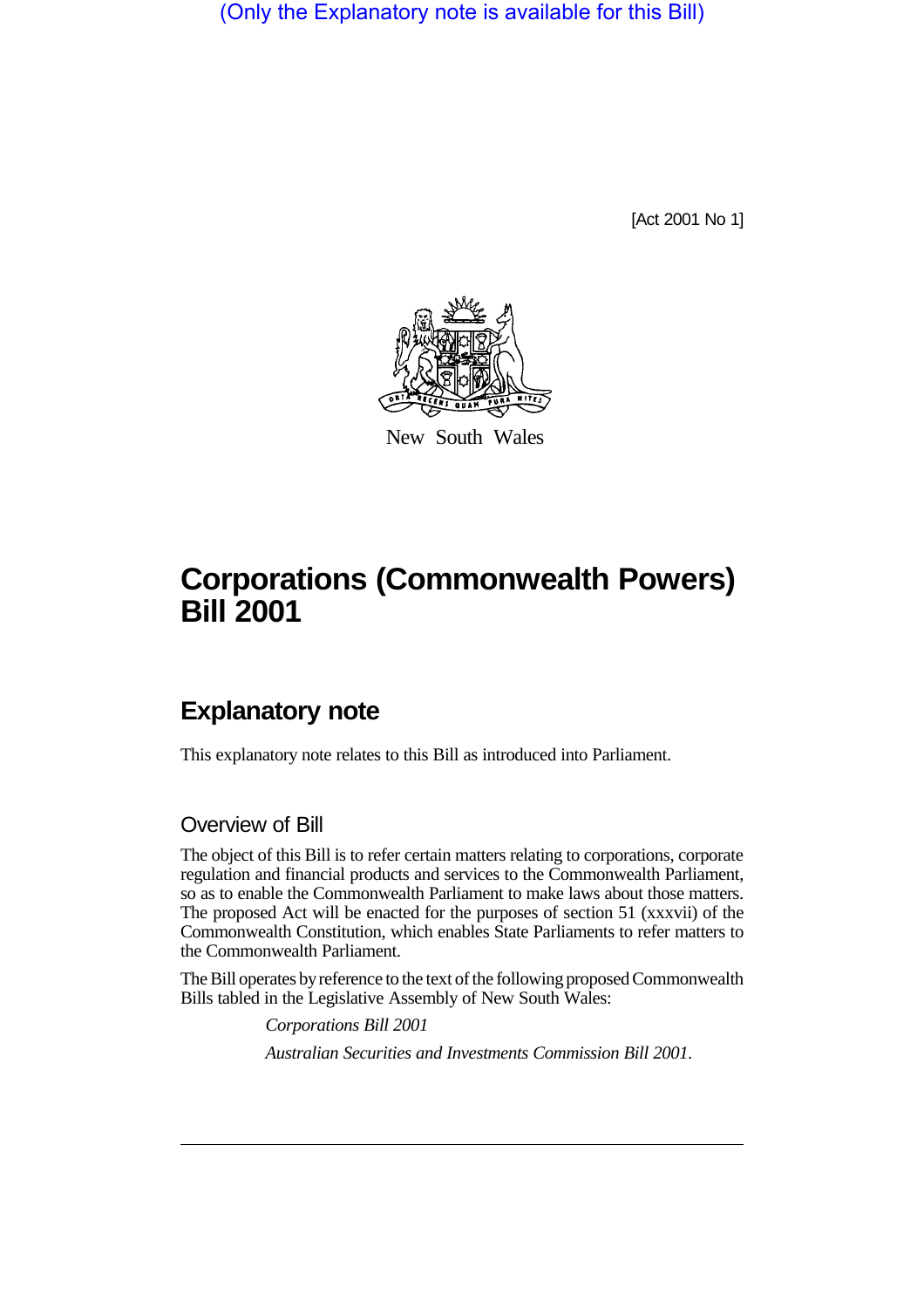Explanatory note

#### **Background**

The Commonwealth Constitution gives the Commonwealth Parliament limited powers to regulate corporations under section 51 (xx) of the Commonwealth Constitution. That provision allows the Commonwealth Parliament to legislate with respect to "foreign corporations, and trading or financial corporations formed within the limits of the Commonwealth". The Commonwealth Parliament also has other legislative powers under the Commonwealth Constitution that assist it to regulate corporate activities, such as the interstate trade and commerce power (section 51 (i)), and the postal, telegraphic, telephonic, and other like services power (section 51 (v)).

However, the High Court has held that the Commonwealth's constitutional powers do not extend to regulating aspects of a number of important commercial areas such as the incorporation of companies, certain activities of non-financial and nontrading corporations, and certain activities of unincorporated bodies that engage in commerce.

In contrast, the States have broad powers to regulate corporations and corporate activities (subject to the Commonwealth Constitution).

As a result of the restrictions on the powers of the Commonwealth Parliament, a national scheme of corporate regulation requires co-operation among the Commonwealth and the States and Territories. Several different schemes of cooperation have been implemented at different times since 1961.

The current scheme commenced on 1 January 1991. Under that scheme, the substantive law of corporate regulation (known as the *Corporations Law*) is contained in an Act of the Commonwealth enacted for the Australian Capital Territory and the Jervis Bay Territory (the *Capital Territory*). Laws of each State and the Northern Territory apply the Corporations Law of the Capital Territory (as in force for the time being) as a law of the State or the Northern Territory. The effect of this arrangement is that, although the Corporations Law operates as a single national law, it actually applies in each State and the Northern Territory as a law of that State or Territory, not as a law of the Commonwealth.

The Corporations Law is administered by a Commonwealth body, the Australian Securities and Investments Commission (*ASIC*) established by the *Australian Securities and Investments Commission Act 1989* of the Commonwealth (*ASIC Act*). Each State and the Northern Territory have passed legislation applying relevant provisions of the ASIC Act as a law of that jurisdiction (known as the *ASC Law* or *ASIC Law*).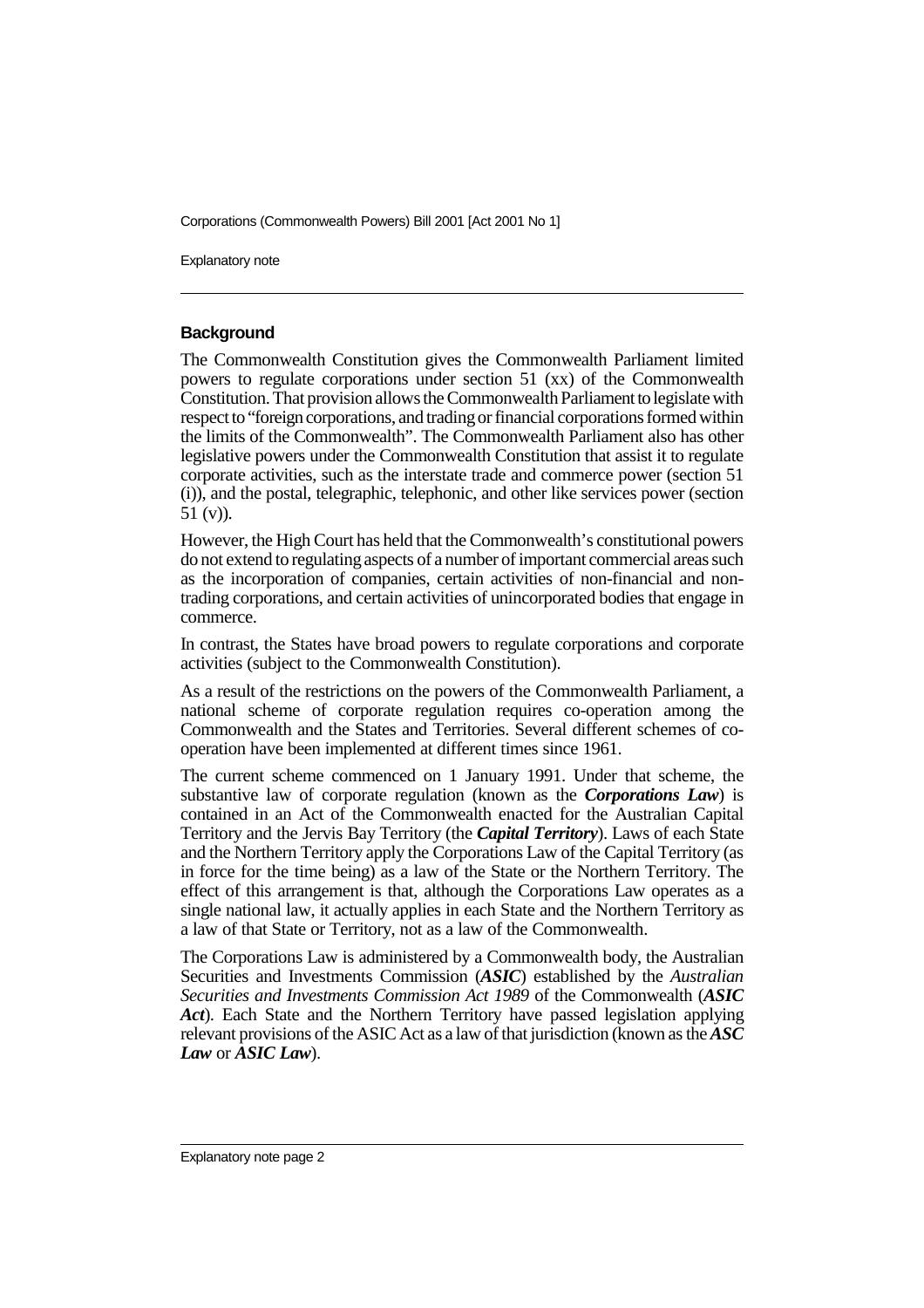Explanatory note

Legislation of each State and the Northern Territory confers functions relating to the administration and enforcement of the Corporations Law on ASIC, the Commonwealth Director of Public Prosecutions and the Australian Federal Police. These bodies are responsible for the investigation and prosecution of offences under the Corporations Law.

As part of the Corporations Law scheme, the Commonwealth, the States and the Northern Territory established a regime of vesting and cross-vesting jurisdiction between the Federal Court and the State and Territory Supreme Courts. Under this arrangement, the Federal Court could exercise the jurisdiction of the State Courts, and the State Courts could exercise the jurisdiction of the Federal Court.

The Corporations Law scheme is underpinned by an intergovernmental agreement (the *Corporations Agreement*), to which the Commonwealth, all the States and the Northern Territory are parties. The Agreement establishes a process for amending the Corporations Law by which any changes proposed by the Commonwealth to the core company law aspects of the Corporations Law require approval from the Ministerial Council for Corporations.

### **High Court decisions affecting the Corporations Law**

Recent decisions of the High Court have cast doubt on the constitutional validity of important elements of the Corporations Law scheme.

In *Re Wakim; Ex parte McNally* (1999) 163 ALR 270, the High Court held that State jurisdiction could not be conferred on federal courts. The High Court decided that the Commonwealth Constitution permits jurisdiction to be conferred on federal courts in matters arising under laws made by the Commonwealth Parliament only, and not under laws made by State Parliaments. As a result, only State courts can exercise jurisdiction in Corporations Law matters that arise under State laws. Territory courts continue to exercise jurisdiction in Corporations Law matters that arise under Territory law.

In *The Queen v Hughes* (2000) 171 ALR 155, the High Court indicated that, where a State gave a Commonwealth authority or officer a power to undertake a function under State law together with a duty to exercise the function, there must be a clear nexus between the exercise of the function and one or more of the legislative powers of the Commonwealth set out in the Commonwealth Constitution.

If this view prevails, the Commonwealth would not be able to authorise its authorities or officers to undertake a function under State law involving the performance of a duty (particularly a function having potential to adversely affect the rights of individuals) unless the function could be supported by a head of Commonwealth legislative power.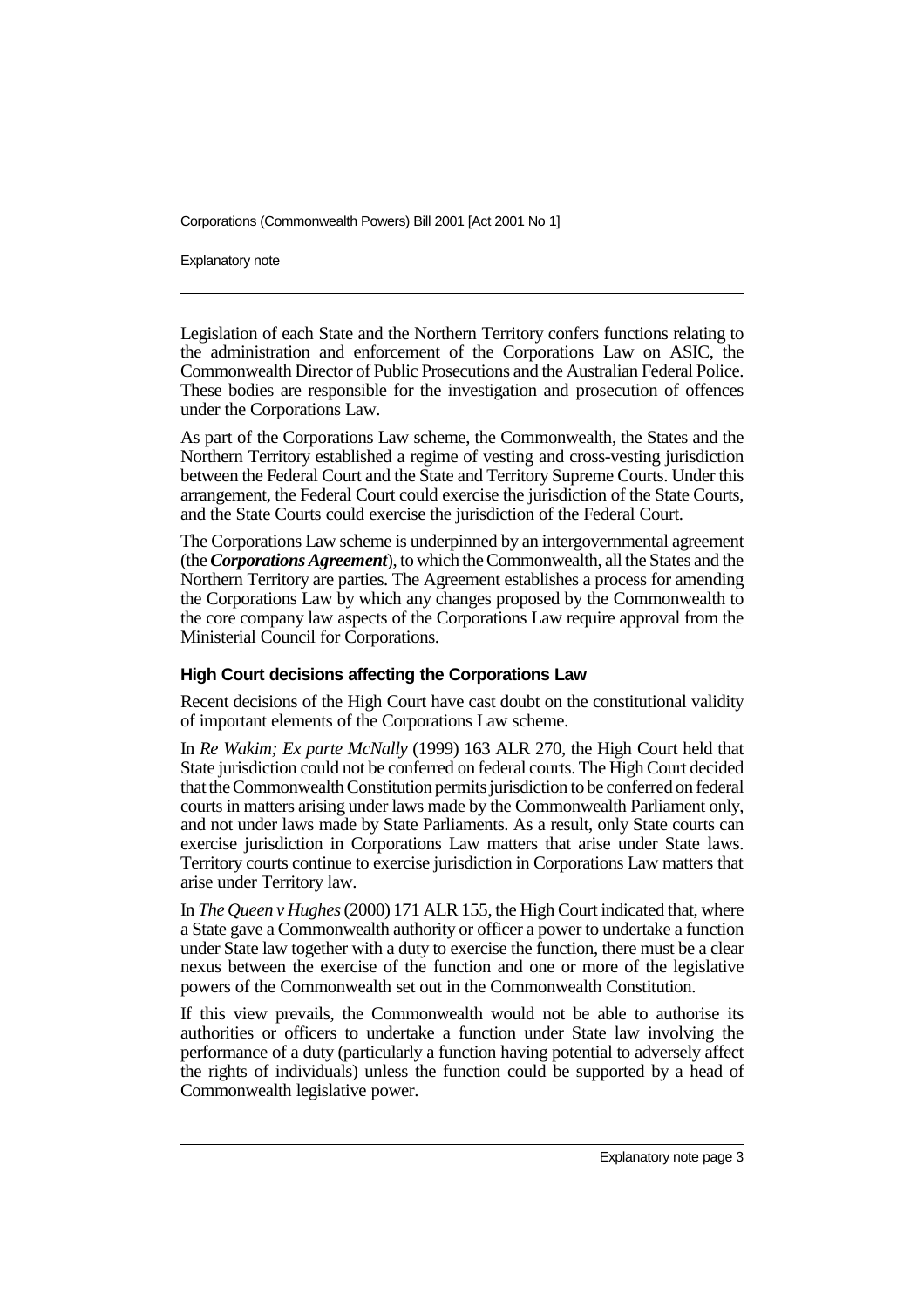Explanatory note

Although the Court found that the particular exercise of the prosecution function by the Commonwealth Director of Public Prosecutions in question in *Hughes* was valid, it made no finding about the validity of the conferral of the prosecution function generally, or of other functions under the Corporations Law scheme.

#### **The reference of Corporations Law matters to the Commonwealth**

The effect of *Wakim*, *Hughes* and other cases has been to create uncertainty and inefficiency in the regulation of a wide range of corporate and commercial activities. In order to overcome these perceived constitutional gaps in the Corporations Law scheme, the States have agreed with the Commonwealth that the States will in effect refer the Corporations Law to the Commonwealth Parliament as a matter about which the Commonwealth Parliament has power to legislate.

This is made possible by section 51 (xxxvii) of the Commonwealth Constitution, which gives the Commonwealth Parliament the power to legislate with respect to "matters referred to the Parliament of the Commonwealth by the Parliament or Parliaments of any State or States". A Commonwealth law made with respect to a referred matter only extends to States by whose Parliaments the matter is referred, or which afterwards adopt the law.

The overall effect of the proposed State, Territory and Commonwealth Bills is that the Corporations Law will be re-enacted as a law of the Commonwealth, rather than as laws of the Commonwealth, the States and the Northern Territory. There will therefore be no barrier to Commonwealth legislation incorporating companies, or conferring jurisdiction with respect to the Corporations Law on the Federal Court, or conferring functions and powers with respect to Corporations legislation on Commonwealth authorities and officers.

The Bill operates by reference to the proposed Commonwealth Bills mentioned above in the Overview. They are defined collectively in the Bill as the *tabled text*, and when enacted will be defined collectively as the *Corporations legislation*.

Because the Commonwealth Bills contain matters that are not within the legislative competence of any of the States or of any one of the States, the Bill contains a definition of *referred provisions*, which means the tabled text to the extent to which that text deals with matters that are included in the legislative powers of the Parliament of the State.

The Bill makes two references of matters to the Commonwealth Parliament:

(a) The first reference (the *initial reference*) is of the matters to which the "referred provisions" relate, but only to the extent of the making of laws with respect to those matters by including the referred provisions in Acts enacted in the terms, or substantially in the terms, of the "tabled text". This ensures that the text of the new Commonwealth Acts will be substantially the same as

Explanatory note page 4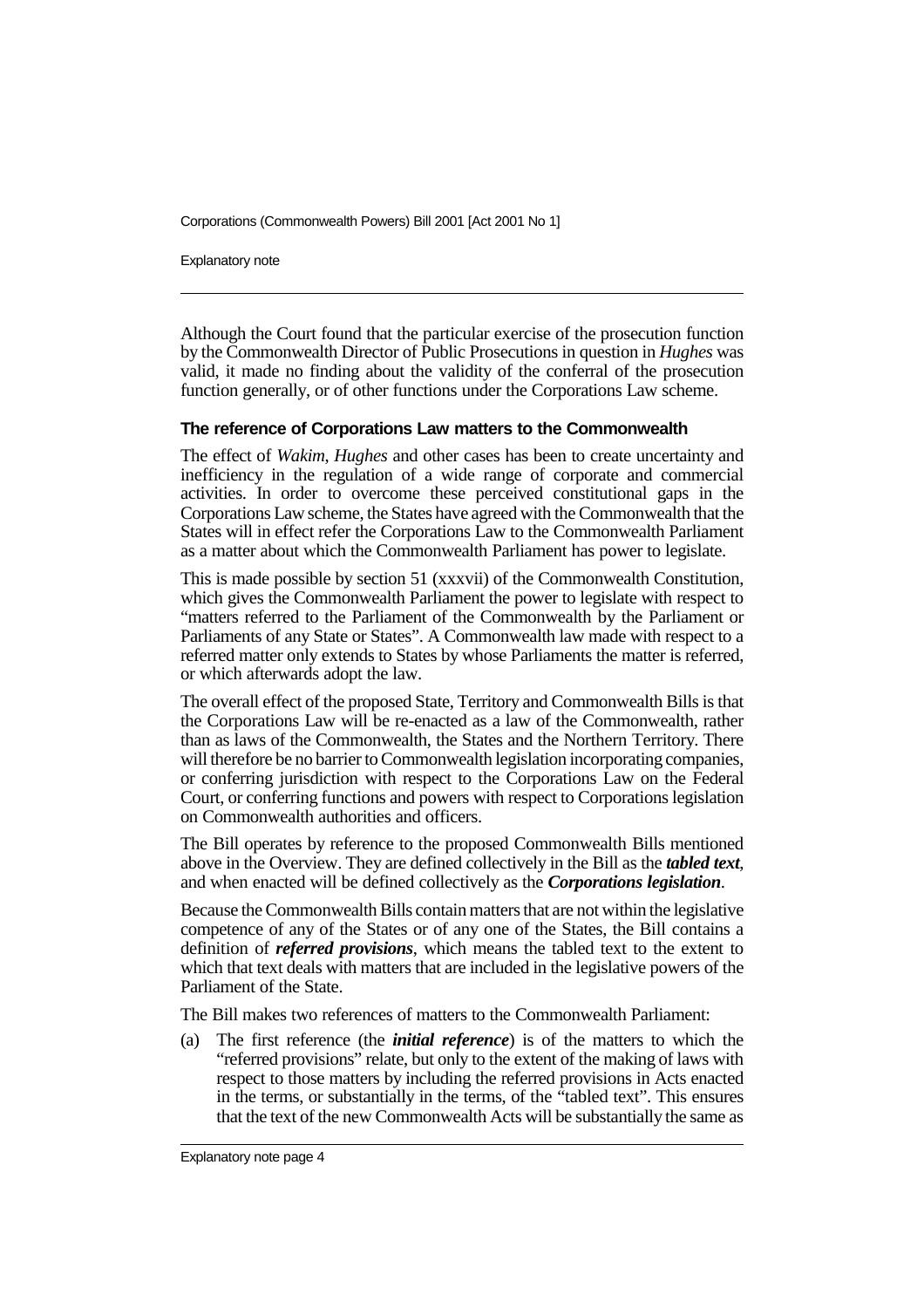Explanatory note

the existing Corporations Law and ASIC Law, together with changes preserving the operation of other State and Territory laws and changes consequential on the Corporations Law and ASIC Law becoming Commonwealth Acts.

(b) The second reference (the *amendment reference*) is of the matters of the formation of corporations, corporate regulation and the regulation of financial products and services, but only to the extent of making "express amendments" to the proposed Corporations legislation. The expression *express amendment* is defined as the direct amendment of the text of the Corporations legislation, but as not including enactment of a provision having substantive effect otherwise than as part of the text of the Corporations legislation. This ensures that the matters covered by the second reference cannot be the source of power for other Commonwealth legislation.

The amendment reference is intended to enable the Commonwealth Parliament to amend all aspects of the tabled text from time to time, including by way of enacting legislation dealing with the matters dealt with in the draft *Financial Services Reform Bill* released for public comment by the Commonwealth Minister for Financial Services and Regulation on 11 February 2000. The Bill contains an objects clause to the effect that the Bill is not intended to enable the making of a law pursuant to the amendment reference with the sole or main underlying purpose or object of regulating industrial relations matters.

The Bill makes it clear that instruments affecting the operation of the Corporations legislation will be able to be made under that legislation, but not instruments making express amendments to that legislation.

It is intended that the Corporations Agreement will ensure that future amendments to the Corporations legislation are made by the Commonwealth after examination by the Ministerial Council for Corporations. If the Commonwealth Parliament makes amendments to the Corporations legislation that do not comply with the Corporations Agreement, a State could respond by terminating its references.

The references relate only to matters that are within the legislative powers of the State and are not within the legislative powers of the Commonwealth. That is, the Bill does not refer matters with respect to which the Commonwealth Parliament already has power to legislate. Substantial parts of the Corporations Law could currently be enacted by the Commonwealth Parliament relying on the existing heads of power in the Commonwealth Constitution. These parts of the proposed Corporations legislation will be supported by those heads of power, not by the referred matters, though future amendments in this area are intended to be the subject of provisions in the Corporations Agreement. At the same time, the specific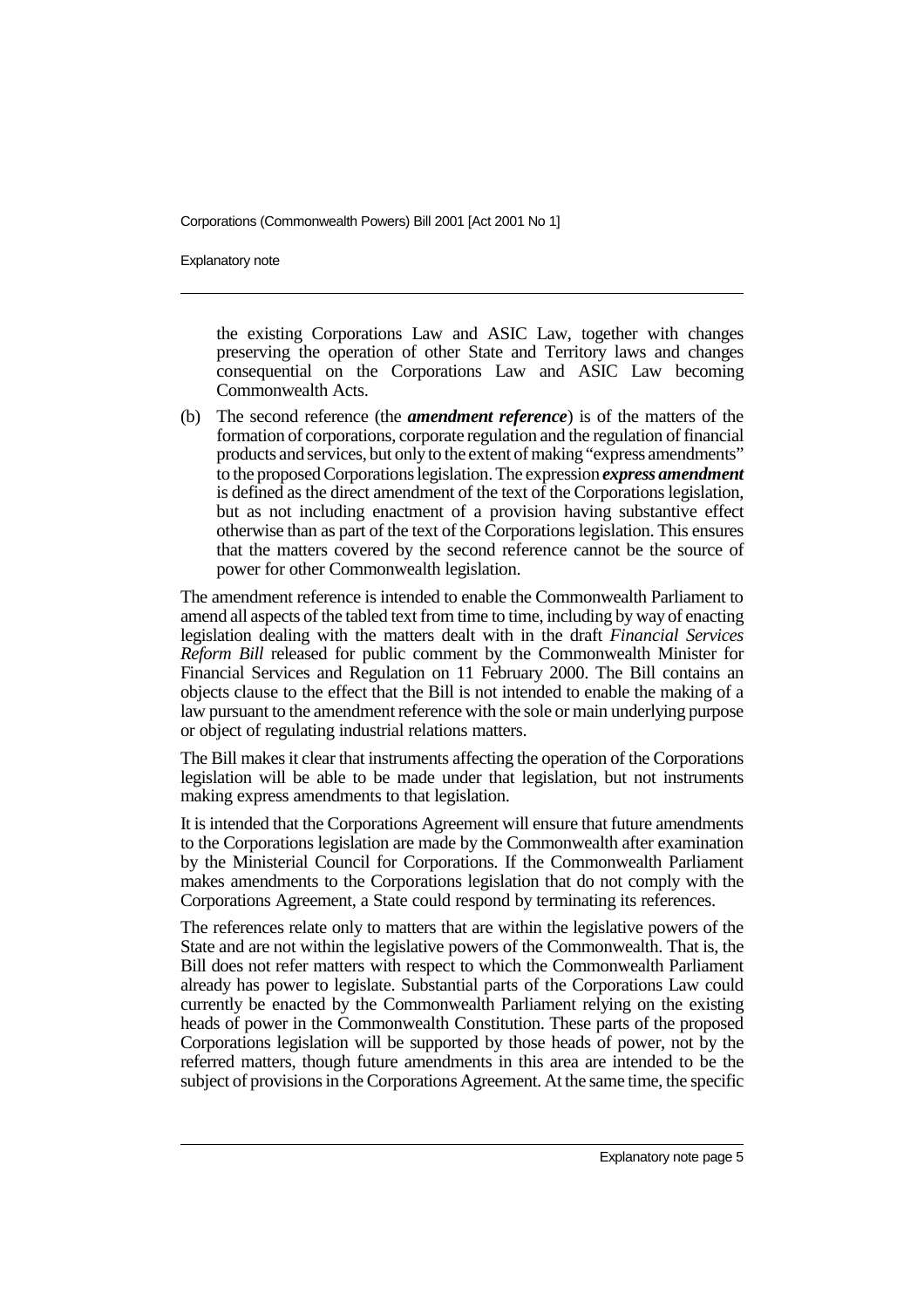Explanatory note

limitation of the references to matters that are within the legislative powers of the State gives recognition to the fact that certain matters simply cannot be referred by the State, particularly as determined by *Wakim*.

#### **Termination of references**

The Bill provides that the references can terminate in one of two ways:

- (a) The references will terminate 5 years after the proposed Corporations legislation commences. However, the Governor can extend the date of termination by a proclamation before the references would terminate.
- (b) The Governor may proclaim that the references terminate on an earlier day, or that the amendment reference terminates on an earlier day. The earlier day must be at least 6 months after the date of publication of the proclamation.

The Bill provides that early termination of the amendment reference does not affect the Corporations legislation as then in force.

#### **Effect of references on State and Territory legislation**

The proposed Corporations legislation contains provisions that will allow the continued operation of State and Territory laws that may otherwise be affected by the federalisation of the Corporations Law (such as legislation dealing with cooperatives and incorporated associations). The Corporations legislation will be wound back to avoid conflicts with State or Territory laws. Regulations may also be made under the Corporations legislation modifying its operation so that no inconsistency arises between it and the operation of a State or Territory law specified in the regulations.

## Outline of provisions

**Clause 1** sets out the name (also called the short title) and the purpose of the proposed Act.

Clause 1 (3) provides that nothing in the proposed Act is intended to enable the making of a law pursuant to the amendment reference with the sole or a main underlying purpose or object of regulating industrial relations matters.

**Clause 2** provides for the commencement of the proposed Act by proclamation.

**Clause 3** defines certain words and expressions used in the proposed Act.

**Clause 4** deals with the references described in the Overview. Clause 4 (1) makes the references.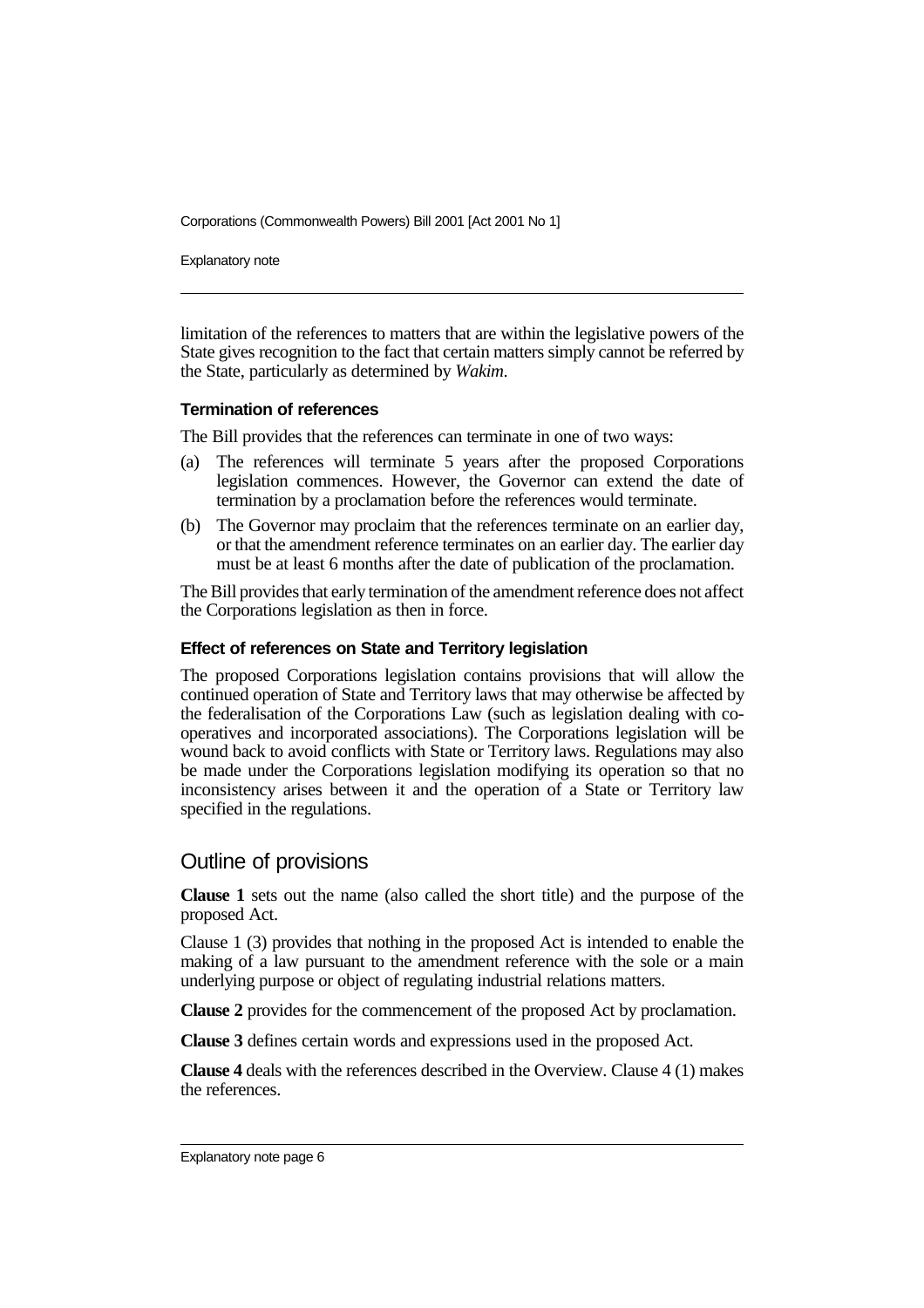Explanatory note

Clause 4 (1) (a) in effect refers the text of the current Corporations Law (with appropriate amendments) to the Commonwealth Parliament, and provides for the inclusion of the referred provisions in Acts enacted in the terms, or substantially in the terms, of the tabled text (ie the text of the *Corporations Bill 2001* and the *Australian Securities and Investments Commission Bill 2001*). The expression "substantially in the terms" of the tabled text will enable minor adjustments to be made to the tabled text.

Clause 4 (1) (b) in effect refers matters to the Commonwealth Parliament in connection with the future amendment of the Corporations legislation.

Clause 4 (2) makes it clear that the reference of a matter has effect only to the extent that the matter is not otherwise within the legislative power of the Commonwealth Parliament and to the extent that the matter is within the legislative power of the State Parliament.

Clause 4 (3) removes a possible argument that one of the references might be limited by the other.

Clause 4 (4) makes it clear that the State Parliament envisages that the Corporations legislation can be amended or affected by Commonwealth legislation enacted in reliance on other powers (though this may be the subject of provisions in the Corporations Agreement), that instruments under the Corporations legislation may affect the operation of that legislation otherwise than by express amendment, and that the references are not subject to any condition relating to either of those matters.

Clause 4 (5) specifies the period during which a reference has effect.

**Clause 5** provides that the references terminate on the fifth anniversary of the commencement of the proposed Corporations legislation, unless a proclamation is made that fixes an earlier or a later date of termination. Clause 5 (4) makes it clear that the separate termination of the amendment reference does not affect laws already in place or the making of instruments under laws already in place.

**Clause 6** empowers the making of one or more proclamations to extend the term of the references.

**Clause 7** empowers the making of one or more proclamations to reduce the term of the references. Such a proclamation must be published at least six months in advance of the date of termination.

**Clause 8** provides for the accuracy of a copy of the tabled text containing the proposed Corporations legislation to be certified by the Clerk of the Legislative Assembly of New South Wales. Such a certificate is evidence of the accuracy of the tabled text and that the text was in fact tabled as contemplated by the Bill.